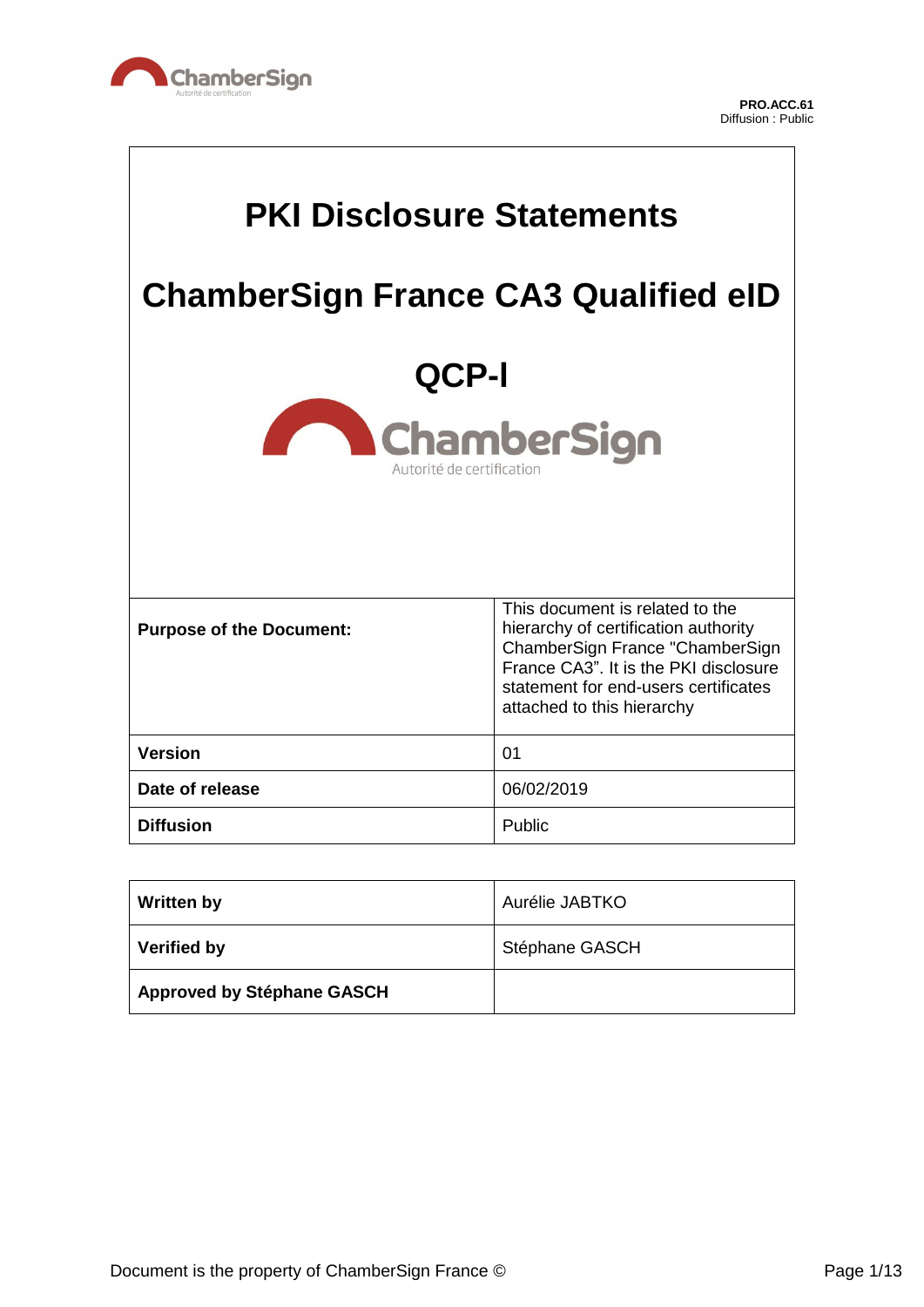

| <b>Record of versions</b> |                          |  |
|---------------------------|--------------------------|--|
| Version                   | Nature of the evolutions |  |
| 01                        | Creation                 |  |
|                           |                          |  |
|                           |                          |  |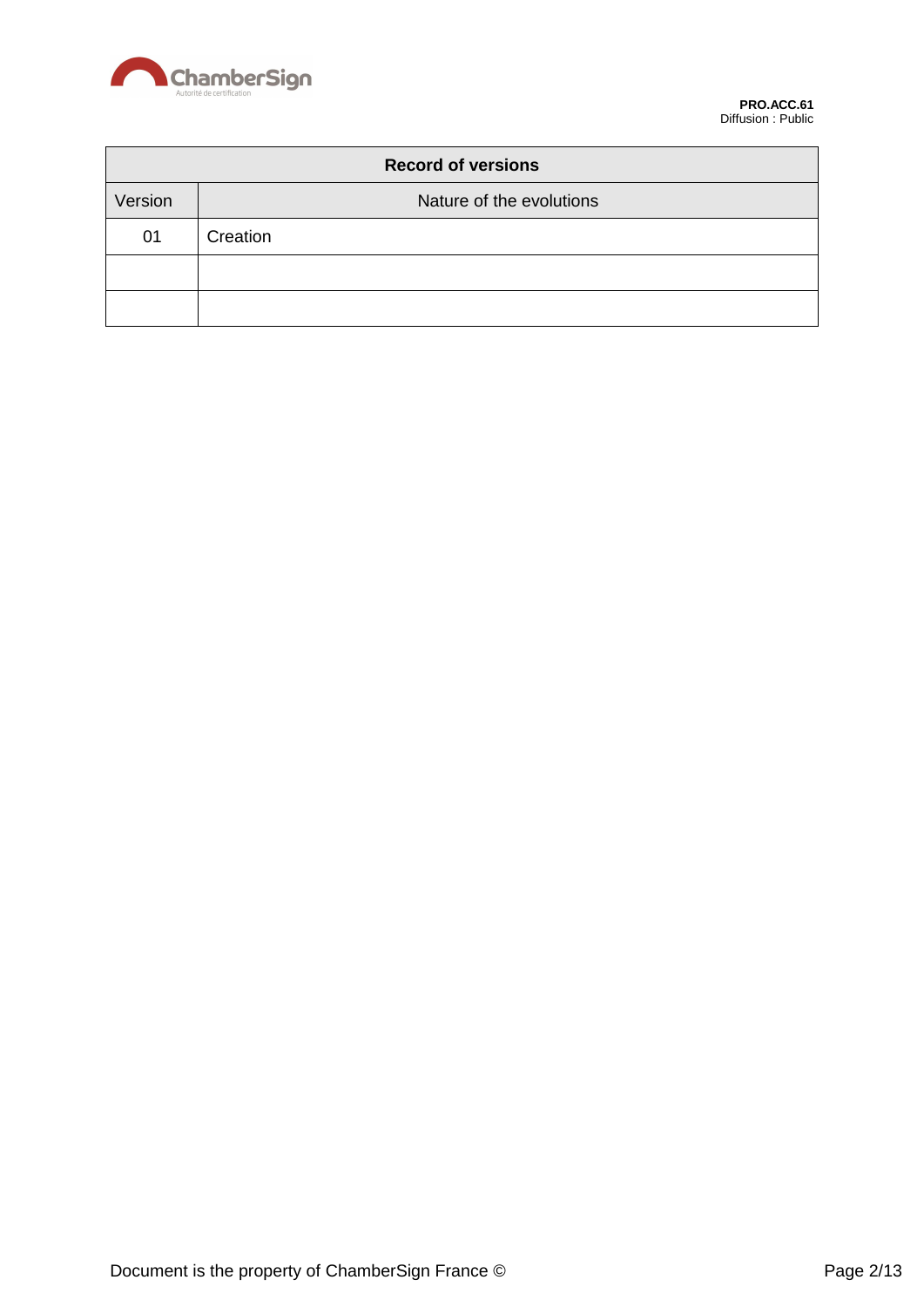

This document is protected by the French Code of Intellectual Property of 1<sup>st</sup> July 1992, including those relating to literary and artistic property and copyrights, as well as all applicable international conventions. These rights are the exclusive property of **ChamberSign France**. The reproduction, representation (including the publication and distribution), in whole or in part, by any means (including electronic, mechanical, optical, photocopying, computer), not previously authorized in writing by **ChamberSign France** or assigns, is strictly prohibited.

Rightly, according to the article L.122-4 of the Intellectual Property Code "Any representation or reproduction in whole or in part without the consent of the author or his successors in title or in title is unlawful".

Exceptionally, the Code of the Intellectual Property authorizes, according to the article L.122- 5 of the Code, on the one hand, that Copies or reproductions strictly reserved for the private use of the copier and not intended for collective use"; on the other hand, that analyzes and short quotes for the purpose of example and illustration.

This representation or reproduction, by any means whatsoever, constitutes an infringement punishable by articles L. including 335-2 of the Intellectual Property Code.

This document, property of **ChamberSign France**, may be granted by licensing all private or public entities who wish to use as part of their certification services.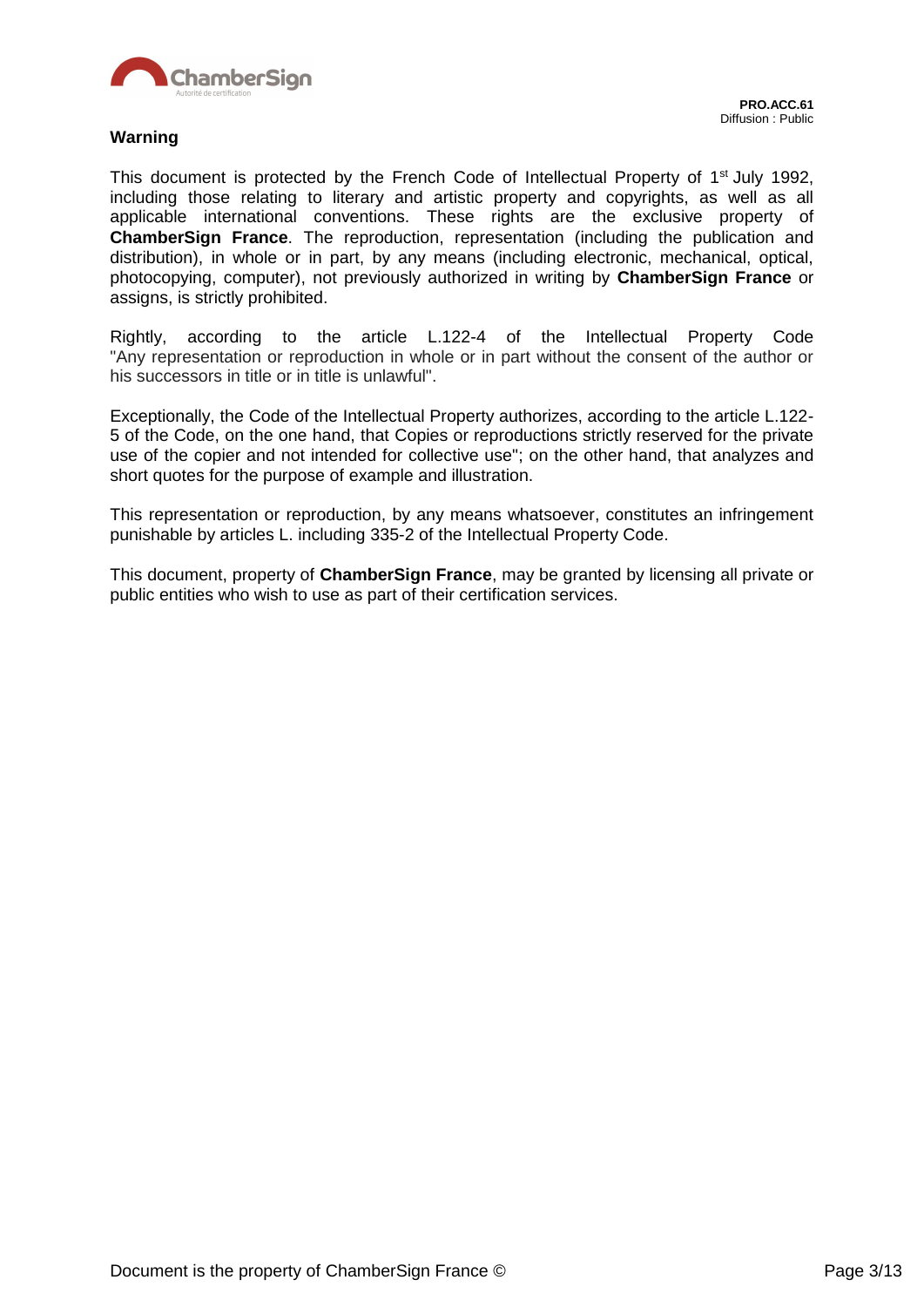

| <b>Statement types</b>                                | <b>Statement descriptions</b>                                                                                                                                                                                                                                                                                                                                                                                                                                                                                                                                                                                                                                                                                                                                                            |
|-------------------------------------------------------|------------------------------------------------------------------------------------------------------------------------------------------------------------------------------------------------------------------------------------------------------------------------------------------------------------------------------------------------------------------------------------------------------------------------------------------------------------------------------------------------------------------------------------------------------------------------------------------------------------------------------------------------------------------------------------------------------------------------------------------------------------------------------------------|
| TSP contact info:                                     | Any questions or comments about these CPS can be sent by email to the following address:<br>qualite@chambersign.fr                                                                                                                                                                                                                                                                                                                                                                                                                                                                                                                                                                                                                                                                       |
| Certificate type, validation<br>procedures and usage: | Each person in charge of certificates may freely choose cryptographic media. However, this media must help to<br>ensure exclusive control by the subject on its key pair and on the implementation of the corresponding certificate.<br>The person in charge of certificates contractually commits to ChamberSign France on compliance. Keys pairs of<br>subject are not escrowed or backuped by the CA. Cryptographic media containing the keys pairs must ensure<br>the authentication function or signature for the legitimate subject only and protect the key pair against<br>unauthorized use by third parties.                                                                                                                                                                    |
|                                                       | Usage is signing on behalf of a legal entity or application. The seal helps to attest to the identity of the legal entity<br>to which the certificate was issued. It also ensures the integrity of data which are signed by the stamp.<br>Moreover, ChamberSign France may be forced to issue test certificates. These test certificates are identified as<br>such in their DN by the explicit mention TEST. They are covered by any warranty by ChamberSign France and<br>they must never be used for purposes other than for testing purposes. In the late stages of testing, these<br>certificates are revoked.                                                                                                                                                                       |
|                                                       | Certificates issued in accordance to these Terms of service contain the following OID: 1.2.250.1.96.1.8.2.3                                                                                                                                                                                                                                                                                                                                                                                                                                                                                                                                                                                                                                                                              |
|                                                       | The certificates identify the following fields for legal persons:                                                                                                                                                                                                                                                                                                                                                                                                                                                                                                                                                                                                                                                                                                                        |
|                                                       | field Description<br>DN encoded in UTF8String<br>countryName ISO code on 2 letters (see ISO3166-1) of the country of the competent authority with which the<br>entity is officially registered (commercial court, ministry, etc.)<br>organizationName official name of the entity (corporate name of the registered office)<br>organizationalUnitName national identifier of the structure among:<br>• For entities based in mainland France and overseas territories: 0002 << N ° SIRET on 14 characters >><br>• For entities based in New Caledonia: $S540 \le N$ ° RIDET on 9 characters maximum >><br>• For other entities based in a country of the European Community: S << 3-digit country ISO3166-1 code >> <<<br>14-digit EU VAT number >><br>The field can be iterated 3 times |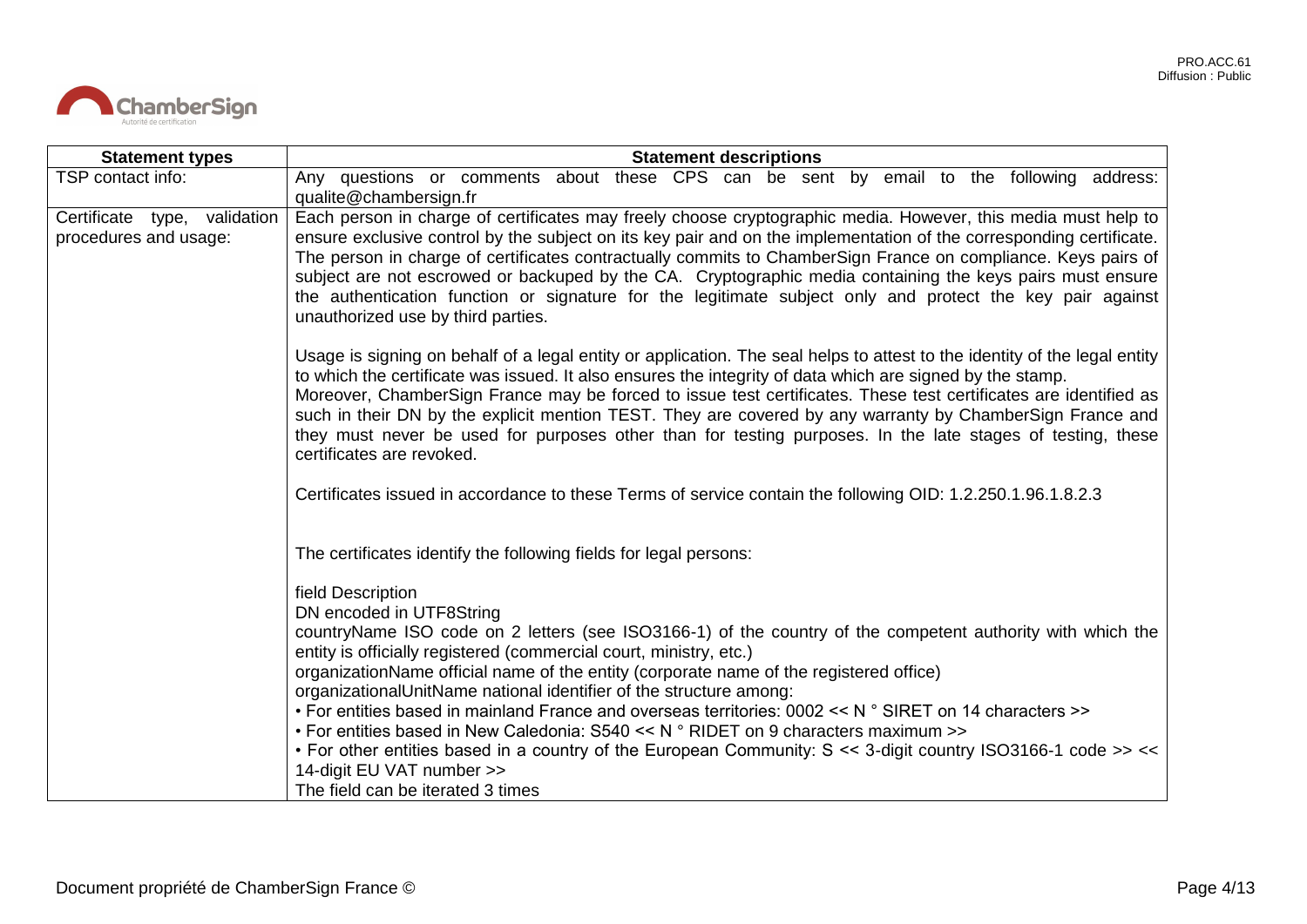

| organizationIdentifier The official registration number of the service provider in accordance with [EN_319_412-1]<br>clause 5.1.4. In France, this registration number may also consist of the prefix "SI: FR-" followed by the number<br>SIREN or SIRET<br>Identifier of the entity with which the subject is linked<br>VAT <country code=""> - <intracommunity number="" vat=""><br/>• NTR <country code=""> - <siren number=""><br/>locality city where the subject's establishment is located<br/>service's commonName FQDN or stamp name<br/>serialNumber 4-digit sequential number to process homonymy cases<br/>By default, the value of this attribute is "0001". If a subject with all other attributes of the DN are identical<br/>(countryName, organizationName, organizationIdentifier, organizationalUnitName, and commonName) has<br/>already been registered, the value of the serialNumber attribute for the new subject changes to "0002" and so on.</siren></country></intracommunity></country> |
|---------------------------------------------------------------------------------------------------------------------------------------------------------------------------------------------------------------------------------------------------------------------------------------------------------------------------------------------------------------------------------------------------------------------------------------------------------------------------------------------------------------------------------------------------------------------------------------------------------------------------------------------------------------------------------------------------------------------------------------------------------------------------------------------------------------------------------------------------------------------------------------------------------------------------------------------------------------------------------------------------------------------|
| Certificate request files, containing the key pair to be certified, are sealed using the corresponding key pair.                                                                                                                                                                                                                                                                                                                                                                                                                                                                                                                                                                                                                                                                                                                                                                                                                                                                                                    |
| Information regarding the structure on which the subject is attached are subject to verification upon registration<br>(existence, validity, ).                                                                                                                                                                                                                                                                                                                                                                                                                                                                                                                                                                                                                                                                                                                                                                                                                                                                      |
| The identity of the subject or person in charge of certicate is verified through verification of official identity<br>documents during a face-to-face.                                                                                                                                                                                                                                                                                                                                                                                                                                                                                                                                                                                                                                                                                                                                                                                                                                                              |
| Following validation of the certificate request file by the registration function, the process consists to give to the<br>subject or the person in charge of the certificate the pulic key signed by the CA: generation of the key pair, under<br>control of the subject or the person in charge of the certificate, into a cryptographic media (software or hardware)<br>chosen by the subject, sending the key pair to the certificate generation function, downloading the generated<br>certificate on the media.                                                                                                                                                                                                                                                                                                                                                                                                                                                                                                |
| The certificate is accepted explicitely by the subject or person in charge of certificates at the delivery time.<br>The subject or the person in charge of certificates accepted his certificate by signing with his new certificate an<br>acceptance form online.                                                                                                                                                                                                                                                                                                                                                                                                                                                                                                                                                                                                                                                                                                                                                  |
| The first renewal, if authorized by the regulations at the time of expiry date of the certificate to be renewed, can<br>be performed online if it takes place before the expiry date of the corresponding certificate. The subject or the                                                                                                                                                                                                                                                                                                                                                                                                                                                                                                                                                                                                                                                                                                                                                                           |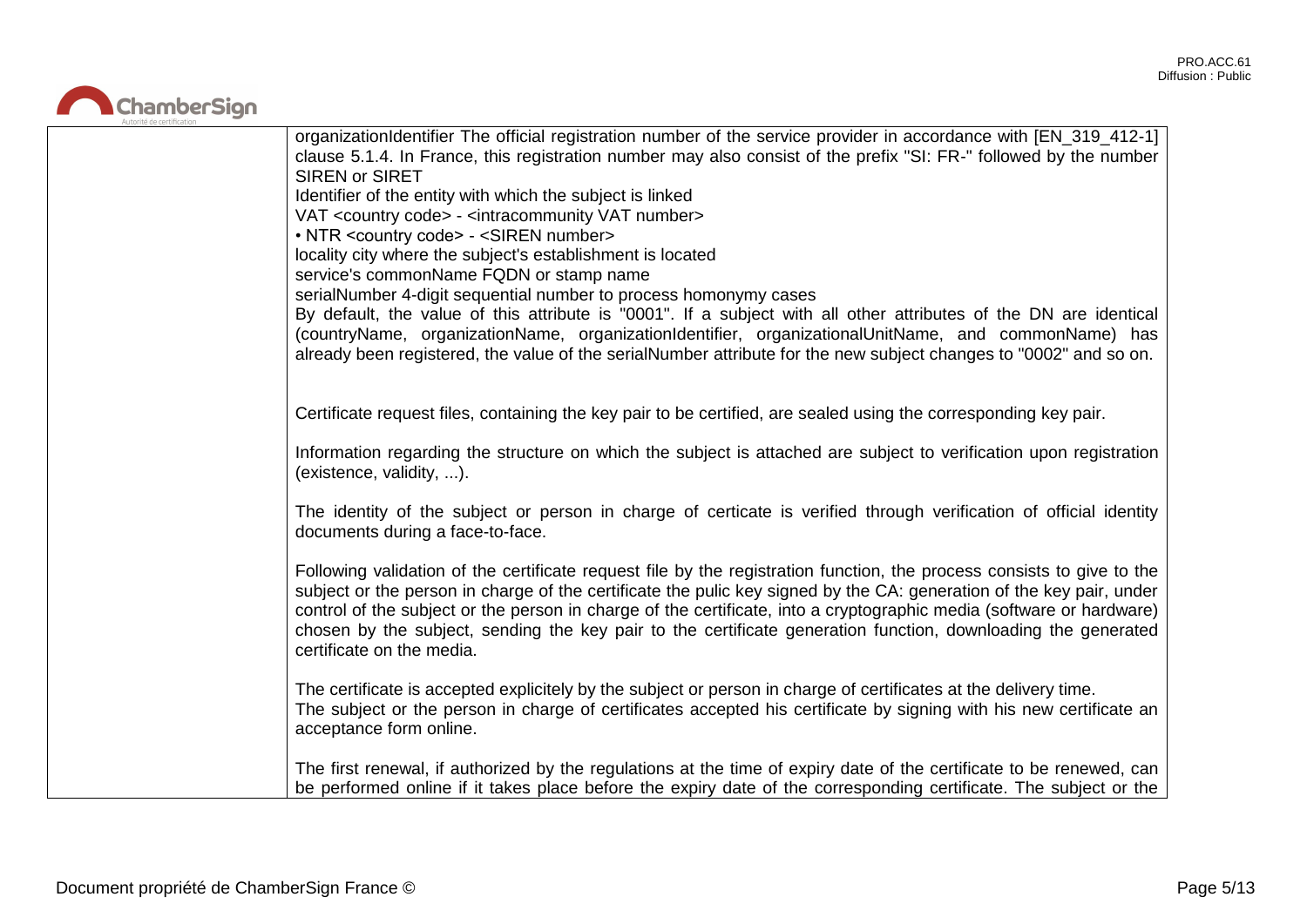

| person in charge of certificates confirms that information related to certificate renewal is always accurate. The<br>next renewal is carried out following the initial registration procedure. The renewal after revocation is carried out<br>according to the initial registration procedure.                                                                                                                                                                                                                                                    |
|---------------------------------------------------------------------------------------------------------------------------------------------------------------------------------------------------------------------------------------------------------------------------------------------------------------------------------------------------------------------------------------------------------------------------------------------------------------------------------------------------------------------------------------------------|
| The main cause for the issuance of a new certificate and the corresponding key pair is the end of validity of the<br>certificate. The validity period of certificates provided by ChamberSign France is three (3) years. The key pairs<br>must be effectively periodically renewed to minimize the risk of cryptographic attack.                                                                                                                                                                                                                  |
| A renewal can also be made in advance, following a declared event or incident by the subject or the person in<br>charge of certificates, the most frequent being the loss, theft or malfunction of cryptographic media. In this case<br>the renewal is, for the subject or the person in charge of certificates, to redo an initial application.                                                                                                                                                                                                  |
| A modification of the information contained in the certificate also involves the issuance of a new certificate (with<br>renewal of the key pair).                                                                                                                                                                                                                                                                                                                                                                                                 |
| Dans tous ces cas la délivrance d'un nouveau certificat est réalisée de manière identique au processus de<br>délivrance initiale. Seule la phase d'enregistrement peut différer pour un renouvellement. Par exemple seuls<br>quelques documents peuvent ne pas être demandé (acte de nomination du RL notamment).                                                                                                                                                                                                                                 |
| Any revocation request is subject to an applicant authentication and verification of his authority.                                                                                                                                                                                                                                                                                                                                                                                                                                               |
| There can be no certificate suspension. Only the final certificate revocation can be performed. ChamberSign<br>France ensures the availability of the revocation status at any time and beyond the certificate validity period by<br>implementing the following measures:<br>. Publication without a time limit of revoked certificates published in the CSF;<br>• Compliance of the OCSP response, revoked in case of solicitation after the date of the end of life of the<br>certificate.                                                      |
| The following circumstances may cause the revocation of a certificate:<br>• the certificate key pair is lost, stolen, unusable (malfunction of support), compromised or suspected compromise<br>(application for the license manager itself);<br>information or attributes of the subject contained in the certificate is no longer valid or no more consistent with<br>the intended use of the certificate, this before the normal expiry of the certificate;<br>• cryptographic algorithms used are obsolete and are no longer considered safe; |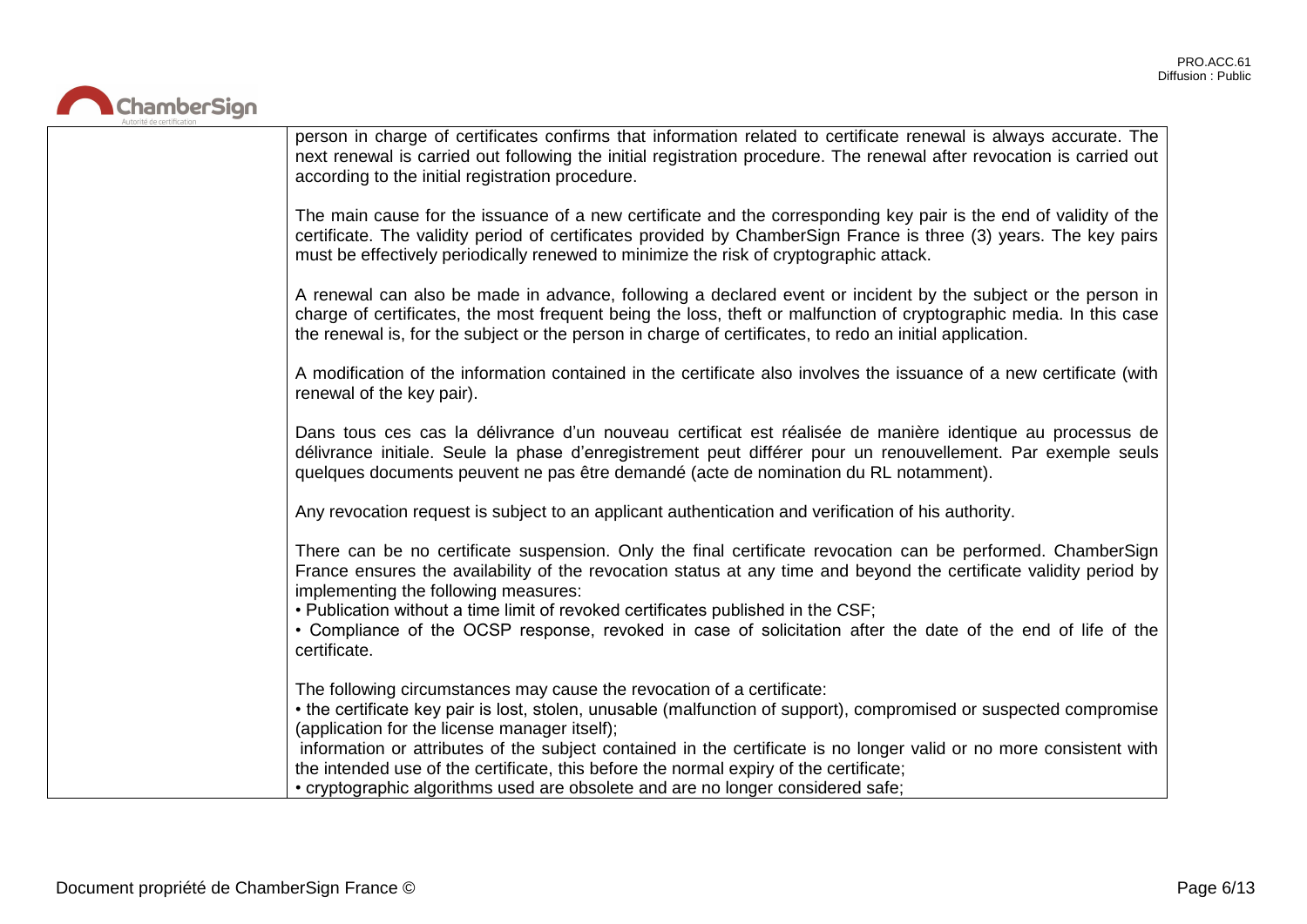

|                             | • it has been shown that the person in charge of certificate has not complied with the applicable terms of use of<br>the certificate;                                                                                                                                                                                                                                                                                     |
|-----------------------------|---------------------------------------------------------------------------------------------------------------------------------------------------------------------------------------------------------------------------------------------------------------------------------------------------------------------------------------------------------------------------------------------------------------------------|
|                             | • the CA certificate is revoked (which results in the revocation of certificates signed by the corresponding key<br>pair);                                                                                                                                                                                                                                                                                                |
|                             | Revocation requests are processed within 24 hours after receiving the request, 7 days / 7 (weekends and<br>holidays included if the revocation is processed by the subject, the person in charge of certificates or natural<br>person mandated to represent the subject), excluding consecutive revocations to requests for modification of the<br>subject data.                                                          |
|                             | The revocation management function is available round the clock, 7 days a week. The maximum duration of<br>downtime per interruption (failure or maintenance) of the revocation management function is 2 hours. The<br>maximum total duration of downtime per month of revocation management function is 8 hours.                                                                                                         |
| Reliance limits :           | The Client agrees that ChamberSign France retains documents for proof of identification control of the subject for<br>the periods provided in the Certificate Policy and the documents relating to the conclusion of this contract.                                                                                                                                                                                       |
|                             | The event logs are kept on site for a period of one (1) month.                                                                                                                                                                                                                                                                                                                                                            |
|                             | After their generation, they are archived and kept for seven (7) years.                                                                                                                                                                                                                                                                                                                                                   |
|                             | The original registration files are archived with archivers third party for a period of eleven (11) years from the<br>issuance of the certificate.                                                                                                                                                                                                                                                                        |
|                             | If Client's request to obtain a copy of the registration dossier, the Client will be charged the corresponding cost.<br>Certificates and CRLs are archived for a period of seven (7) years after their expiry.                                                                                                                                                                                                            |
|                             | If the Client wishes that the registration files, the Certificates or the CRLs are kept for a longer period of archiving,<br>he will have to make the necessary ones and to take the cost himself at his charge.                                                                                                                                                                                                          |
| Obligations of subscribers: | The Client and its Legal Representative undertake to respect the provisions of the PDS.                                                                                                                                                                                                                                                                                                                                   |
|                             | The Client and its Legal Representative are responsible for the management of Certificates issued to employees,<br>delegates or agents of Client under the subscription agreement and undertake to ensure that any Certificate's<br>subject violating obligations under the Terms and that no fraud or error is committed. As such, the Client and its<br>Legal Representative will ensure in particular that the leader: |
|                             | - communicates via the contact point identified herein, the information to create the certificate and any changes                                                                                                                                                                                                                                                                                                         |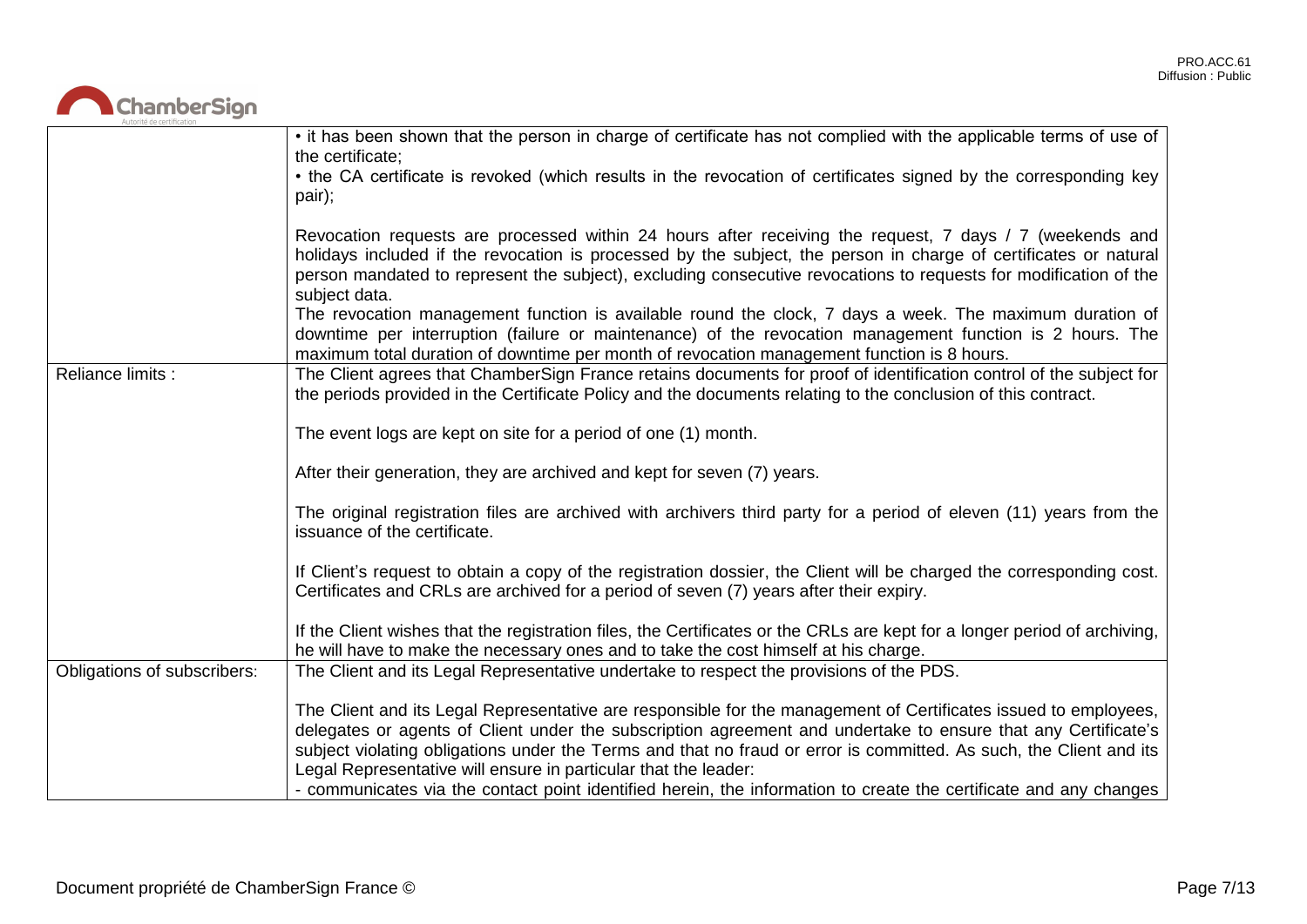

|                                                                | during the duration of the certificate;<br>- respects the revocation procedure described in Article 9 Revocation of the Certificate;<br>- keeps secret and secure way, confidential data and the physical support of the Certificate.                                                                                                                                                                                                                                                                                                                                                                                                                                                                                                                                                                                                         |
|----------------------------------------------------------------|-----------------------------------------------------------------------------------------------------------------------------------------------------------------------------------------------------------------------------------------------------------------------------------------------------------------------------------------------------------------------------------------------------------------------------------------------------------------------------------------------------------------------------------------------------------------------------------------------------------------------------------------------------------------------------------------------------------------------------------------------------------------------------------------------------------------------------------------------|
|                                                                | The Client and its Legal Representative undertake to provide all relevant information, accurate and updated for<br>the creation and management of certificates.                                                                                                                                                                                                                                                                                                                                                                                                                                                                                                                                                                                                                                                                               |
|                                                                | The Client and its Legal Representative undertake to inform the home Registration Authority of any changes to<br>information contained in the certificate by mail with the required supporting documents without delay. The<br>previous certificate will be revoked and a new certificate containing the updated information will be issued.                                                                                                                                                                                                                                                                                                                                                                                                                                                                                                  |
|                                                                | The Client and its Legal Representative vouch for the accuracy of the information provided and completeness of<br>the supporting documents required for registration of the Certificates.                                                                                                                                                                                                                                                                                                                                                                                                                                                                                                                                                                                                                                                     |
|                                                                | The Client and its Legal Representative recognize and accept that the information provided thereunder are kept<br>and used by ChamberSign France to manage certificates as provided by law and in particular those relating to the<br>protection of personal data.                                                                                                                                                                                                                                                                                                                                                                                                                                                                                                                                                                            |
|                                                                | The Client and its Legal Representative acknowledge being informed of the conditions of installation of<br>Certificates ChamberSign France.                                                                                                                                                                                                                                                                                                                                                                                                                                                                                                                                                                                                                                                                                                   |
|                                                                | In particular, the certificate is the subject of a tutorial available on the website of ChamberSign France.                                                                                                                                                                                                                                                                                                                                                                                                                                                                                                                                                                                                                                                                                                                                   |
|                                                                | The Client and its Legal Representative choose hardware and software offering security in line with their<br>requirements for the installation and protection of Certificates and physical media.                                                                                                                                                                                                                                                                                                                                                                                                                                                                                                                                                                                                                                             |
| Certificate status checking<br>obligations of relying parties: | Acceptors certificates must verify the non-revocation of the certificates on which they will base their confidence.<br>This verification is done by checking the CRL available via the website ChamberSign France, or by querying<br>certificate status online service (OCSP) that incorporates a response "revoked certificate" from the date of end of<br>life certifiat. The revoked certificates are still present in the CRL even after their original expiration date. The<br>service is available 24 hours / 24 and 7 days / 7 via the website ChamberSign France. The maximum duration of<br>downtime per interruption (failure or maintenance) of the information based on the status of certificates is 4 hours.<br>The maximum total duration of downtime per month of the information function on certificate status is 16 hours. |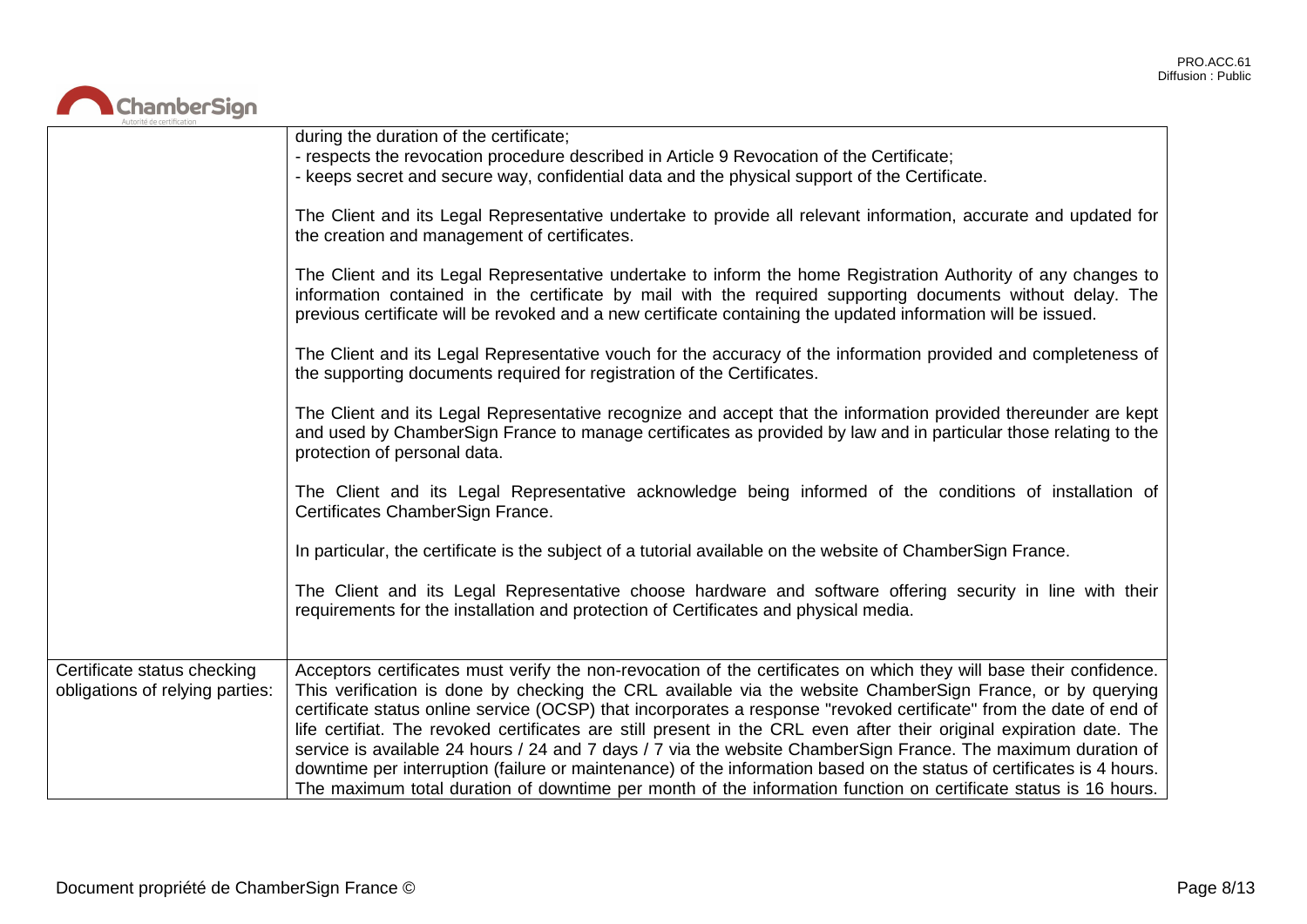

|                                                                  | The maximum response time of the OCSP service received a query on the status of a certificate is 10 seconds<br>from the receipt of the request by the server.                                                                                                                                                                                                                                                  |
|------------------------------------------------------------------|----------------------------------------------------------------------------------------------------------------------------------------------------------------------------------------------------------------------------------------------------------------------------------------------------------------------------------------------------------------------------------------------------------------|
| Limited warranty and<br>disclaimer / Limitation of<br>liability: | ChamberSign France is responsible for the compliance of its Certificate Policy, the requirements issued by the<br>model of CPS.                                                                                                                                                                                                                                                                                |
|                                                                  | ChamberSign France assumes any harmful consequences resulting from non-compliance with its Certificate<br>Policy by itself or one of its components.                                                                                                                                                                                                                                                           |
|                                                                  | ChamberSign France acknowledges liability in case of proven misconduct or negligence of itself or one of its<br>components, whatever their nature and severity, which would result in reading, alteration or misuse of personal<br>data subjects for fraudulent purposes, these data are contained in transit or in the Certificates management<br>applications.                                               |
|                                                                  | ChamberSign France is responsible for maintaining the security level of the technical infrastructure on which it<br>relies to provide its services.                                                                                                                                                                                                                                                            |
|                                                                  | ChamberSign France can not be held liable for damage caused by use of the Certificate beyond the limits of the<br>authorized use.                                                                                                                                                                                                                                                                              |
|                                                                  | Responsibility of ChamberSign France can not be held liable for inaccurate information due to false declarations,<br>false documents or no information of changes in the situation of the Subject, the Legal Representative, or natural<br>person mandated to represent the subject when creating or valid certificate, which the false declaration, false<br>documents or the omission is intentional or not. |
|                                                                  | ChamberSign France assumes no obligation or responsibility for the consequences of delays in transmission,<br>alteration, errors or loss of any email, letter or document, signed or otherwise authenticated.                                                                                                                                                                                                  |
|                                                                  | ChamberSign France does not in any way be held responsible for the contents of files or transactions signed or<br>authenticated using the certificate, the Client and the subject is only vis-a-vis third parties responsible for the<br>content of these shipments.                                                                                                                                           |
|                                                                  | ChamberSign France will in no case liable for indirect damage such as, for example, any financial or commercial<br>loss, loss of income or operating, finding their origin or resulting subscription or inherent in the use of certificates                                                                                                                                                                    |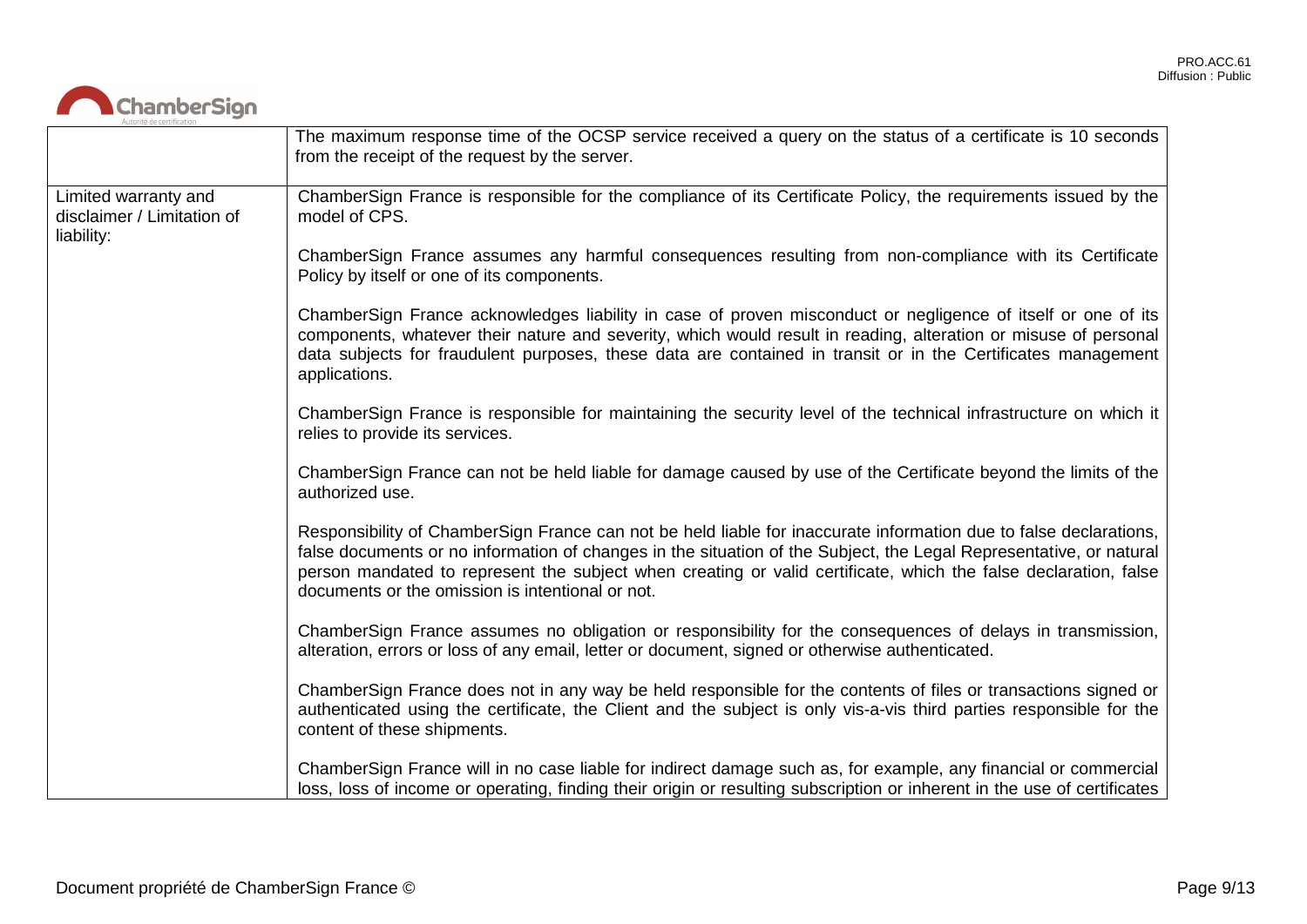

| Autorité de certification      |                                                                                                                                                                                                                                                    |
|--------------------------------|----------------------------------------------------------------------------------------------------------------------------------------------------------------------------------------------------------------------------------------------------|
|                                | issued by ChamberSign France.                                                                                                                                                                                                                      |
|                                | ChamberSign France assumes no obligation or liability for the use by the Holder of a Certificate not in<br>accordance with the PDS, especially regarding the validity of control procedures certificate during a transaction.                      |
|                                | Otherwise, ChamberSign France can not be responsible for phenomena related to normal wear of computer<br>media, including the deterioration of the information given on the said media due to the influence of magnetic<br>fields.                 |
|                                | ChamberSign France can not be held liable for such damage related to a disruption or malfunction of services<br>and applications for Certificates User.                                                                                            |
|                                | If the Legal Representative has acquired one or more physical media, ChamberSign France is responsible only<br>for their physical deliverance.                                                                                                     |
|                                | Due to the constant evolution of technology and levels of security attached to the standards in force in case of<br>malfunction of the physical media or its associated driver software, the Client must request revocation of the<br>Certificate. |
|                                | ChamberSign France can not be responsible for the use of subject Private Key, who has personal responsibility.<br>Any damage related to the Compromise of the Private Key is the Client.                                                           |
|                                | ChamberSign France can not be held liable due to illicit use of the Certificate once the Client, the Legal<br>Representative, the Certification Agent or the subject has not made a revocation request in accordance with the<br>Terms.            |
| Applicable agreements, SPC,    | The applicable certification policy is published at the following address:                                                                                                                                                                         |
| PO Box:                        | https://pc.chambersign.fr/ca3/ChamberSign_France_CA3_Qualified_eID.pdf                                                                                                                                                                             |
| Privacy policy:                | See Appendix 1                                                                                                                                                                                                                                     |
| Refund policy:                 | ChamberSign France has subscribed for all of the physical, material and immaterial arising from its business<br>insurance covering the consequences of professional liability.                                                                     |
|                                | Under the insurance contract by ChamberSign France, and the limits and conditions of this contract, the subject<br>will benefit from the replacement of lost or stolen certificate.                                                                |
| Applicable law, complaints and | In case of difficulty of any kind and before any legal proceedings, the parties undertake to implement a                                                                                                                                           |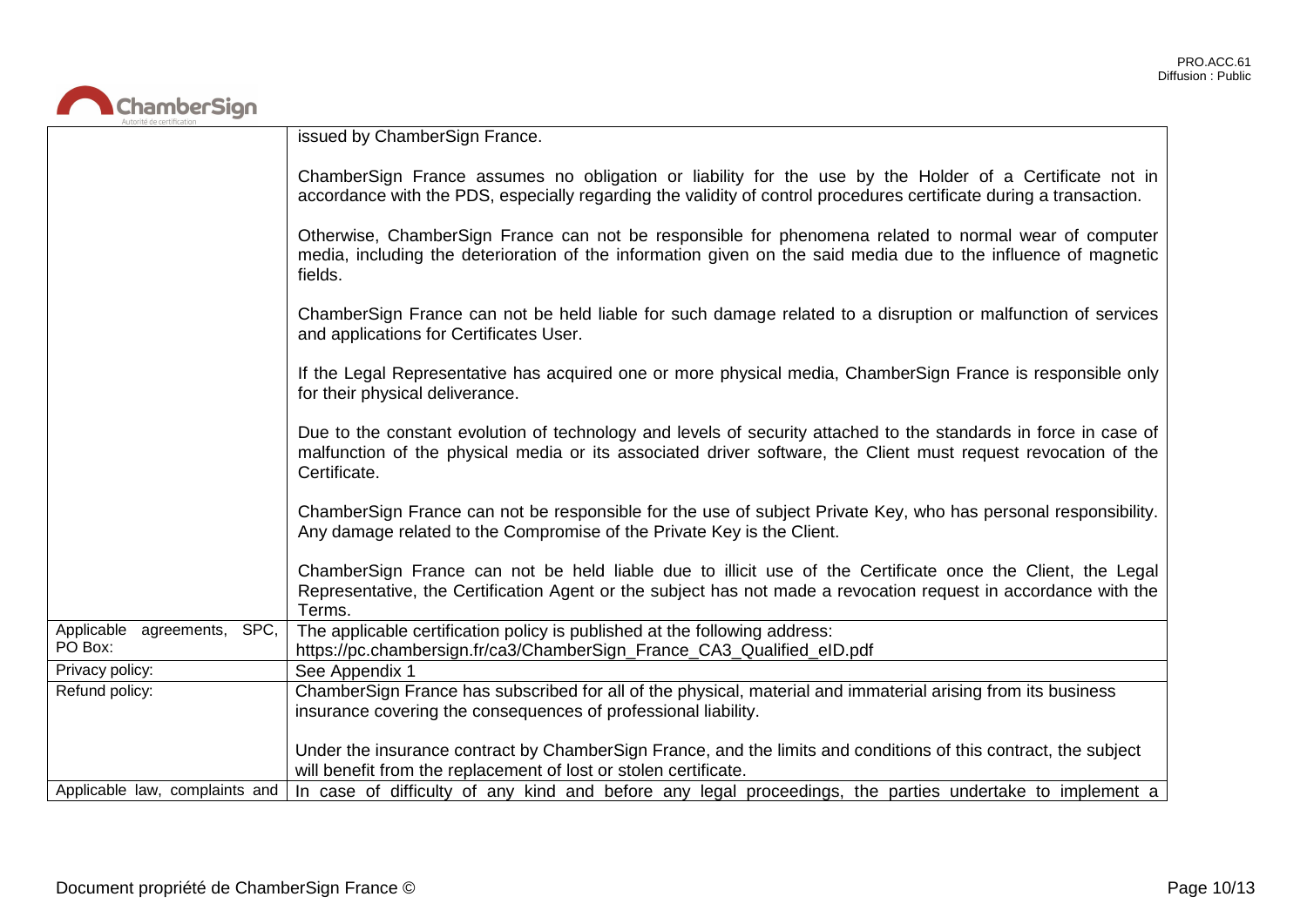

| dispute resolution:                                        | conciliation procedure.                                                                                                                                                                                                                                                                     |
|------------------------------------------------------------|---------------------------------------------------------------------------------------------------------------------------------------------------------------------------------------------------------------------------------------------------------------------------------------------|
|                                                            | The parties agree to meet at the initiative of either party within eight days from receipt of the letter requesting<br>conciliation meeting.                                                                                                                                                |
|                                                            | The agenda is set by the party that takes the initiative of reconciliation. The decisions, if adopted by mutual<br>agreement, guaranteed.                                                                                                                                                   |
|                                                            | This clause is legally independent of this Agreement. It continues to apply despite the possible invalidity,<br>resolution, termination or extinction of these contractual relationships.                                                                                                   |
|                                                            | Otherwise, jurisdiction is assigned to the French courts.                                                                                                                                                                                                                                   |
|                                                            | These Terms are governed by French law.                                                                                                                                                                                                                                                     |
|                                                            | This is so for the substantive rules and the rules of form and this, notwithstanding the places of performance of<br>the substantive or accessory obligations.                                                                                                                              |
| TSP.<br>and repository licenses,<br>trust marks and audit: | Certificates issued qualified eIDAS. The root certificate of the PKI be downloaded from the website ChamberSign.<br>The user can check the fingerprint of the root certificate on the https://www.keymanagement.chambersign.fr<br>secure site or by contacting ChamberSign France by phone. |
|                                                            | CRL<br>publishing<br>are: http://crl.chambersign.fr/ca3/ChamberSign_France_CA3_Qualified_eID.crl<br>points<br>http://crl.chambersign.tm.fr/ca3/ChamberSign_France_CA3_Qualified_eID.crl                                                                                                     |
|                                                            | CA<br>certificate<br>following<br>The<br>downloaded<br>address:<br>be<br>the<br>can<br>https://pc.chambersign.fr/ca3/ChamberSign_France_CA3_Qualified_eID.cer                                                                                                                               |
|                                                            | <b>OCSP</b><br>responders<br>http://ocsp-<br>The .<br>accessed<br>at:<br>can<br>be                                                                                                                                                                                                          |
|                                                            | ca3.chambersign.fr/ChamberSign_France_CA3_Qualified_eID<br>$^{\prime\prime}$<br>http:<br>ocsp-ca3.<br>chambersign.tm.fr/ChamberSign_France_CA3_Qualified_eID                                                                                                                                |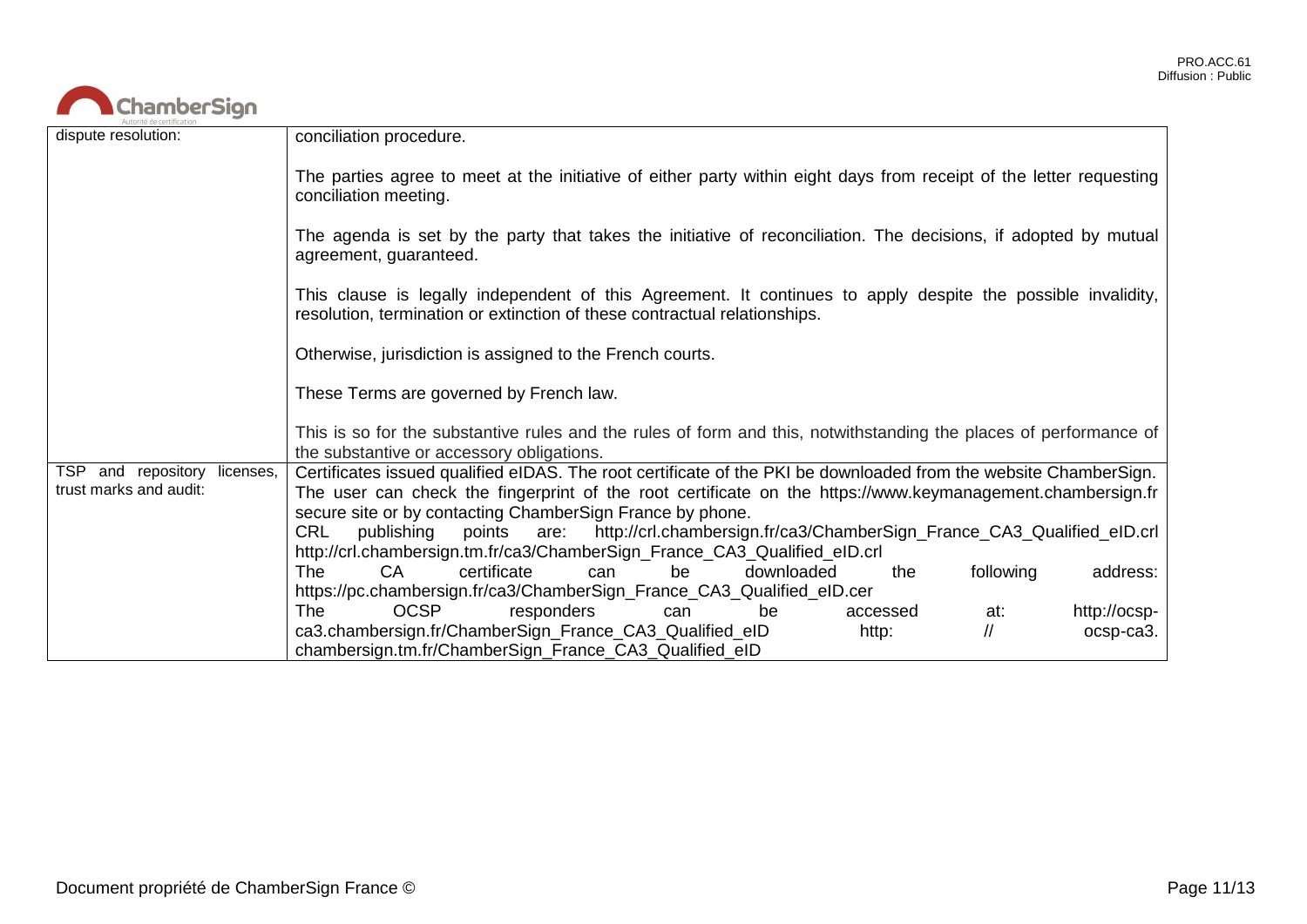

## *1.1.APPENDIX 1. PROTECTION OF PERSONAL DATA*

## **1. PERSONAL DATA**

## *1.2.1.1 PROCESSING OF PERSONAL DATA*

1. Personal data collected by ChamberSign France for the purpose of the issuing and preservation of the certificates will only be processed for the purposes for which they were collected.

2. ChamberSign France declares and warrants that the personal data collected in the context of the present conditions as well as the treatments for which it is responsible or, as the case may be, as a subcontractor, are processed in accordance with the provisions of Law no. 78-17 of 6 January 1978 relating to data, the files and freedoms (amended by the law N ° 2018-493 of June 20, 2018 relating to data, files and freedoms and various provisions concerning the protection of personal data) and Regulation (EU) 2016/679 of the European Parliament and of the Council of 27 April 2016 on the protection of personal data natural persons with regard to the processing of personal data and the free movement of such data and repealing Directive 95/46 / EC.

3. The Customer, the Legal Representative, the Agent of Certification and the Subject are informed that in accordance with the regulation in force, ChamberSign France, as a data processor, or according to the case, the subcontractor, implements a processing of personal data concerning them with the following conditions:

- the provision of certification services by ChamberSign France;

- the management of the access and the operation of the certification services provided by ChamberSign France;

- identification of the Subject;

- authentication of the Subject;

- the issuance, preservation, renewal and revocation of the Certificates and the keys pairs;

- compilation of statistics and the measurement of quality and the satisfaction of the certification services provided by ChamberSign France.

4. The collected data are mandatory. Otherwise, ChamberSign France will be able to provide the certification services.

5. ChamberSign France ensures the confidentiality and the security of data collected within the framework of the present ones. Nevertheless, the data contained in the Certificate are by nature public.

6. The data processed by ChamberSign France are not transferred outside the European Union.

7. The collected data are only intended for the authorized services of ChamberSign France. These data could be transmitted to the technical operator of ChamberSign France, which respects the same policy of confidentiality as ChamberSign France. The data are hereby preserved for the duration of the article 22.

8. The Legal Representative, the Certification Agent and the Subject are informed by these general conditions of use that they have a right of access, rectification, deletion, limitation of